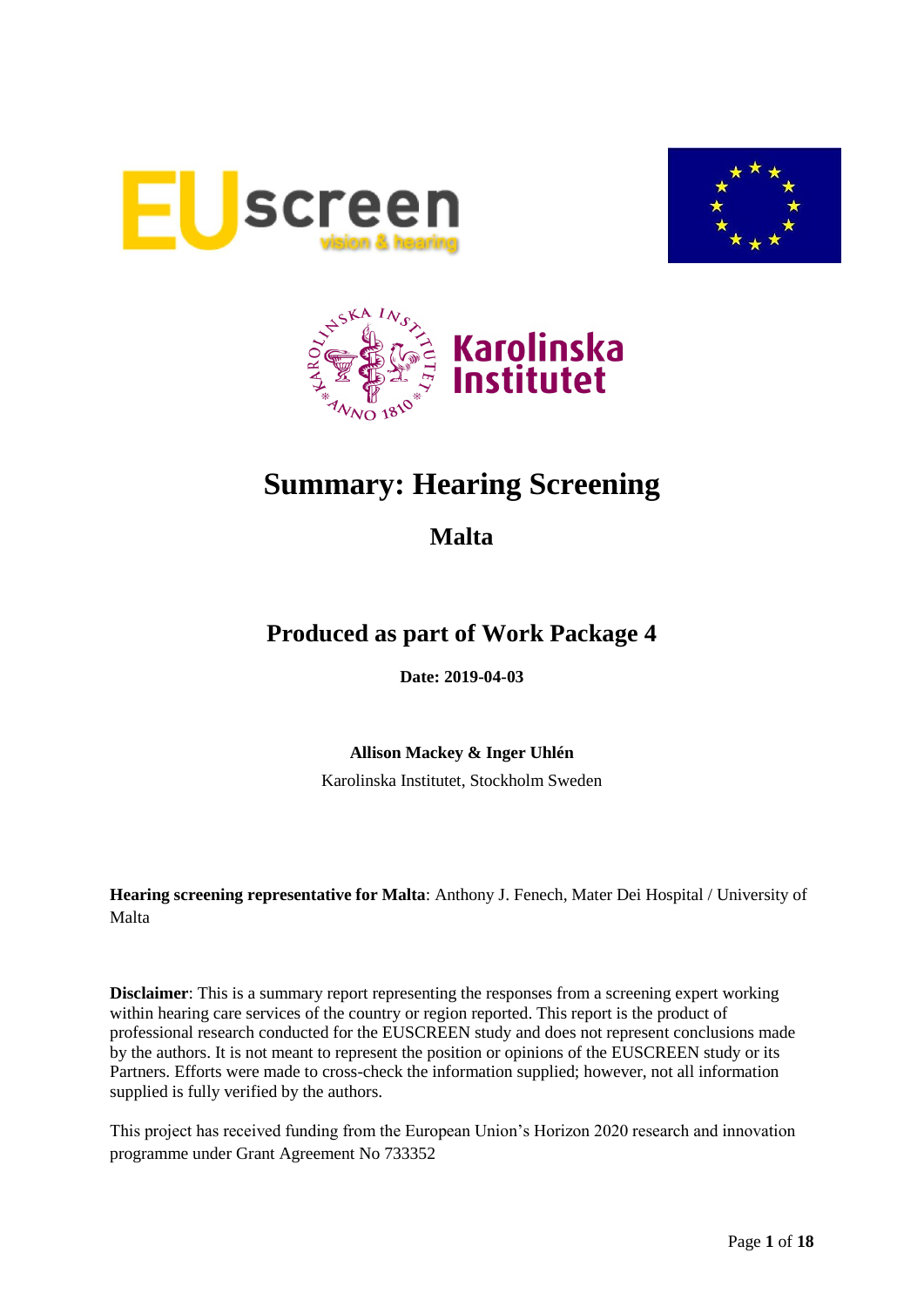

## **Table of Contents**

| 1.   |  |
|------|--|
| 2.   |  |
| 3.   |  |
| 3.1. |  |
| 3.2. |  |
| 3.3. |  |
| 4.   |  |
| 5.   |  |
| 5.1. |  |
| 5.2. |  |
| 5.3. |  |
| 5.4. |  |
| 6.   |  |
| 6.1. |  |
| 6.2. |  |
| 6.3. |  |
|      |  |
| 7.   |  |
| 7.1. |  |
| 7.2. |  |
| 7.3. |  |
| 8.   |  |
| 8.1. |  |
| 8.2. |  |
| 8.3. |  |
| 8.4. |  |
| 8.5. |  |
| 8.6. |  |
| 9.   |  |
| 9.1. |  |
| 9.2. |  |
| 9.3. |  |
| 9.4. |  |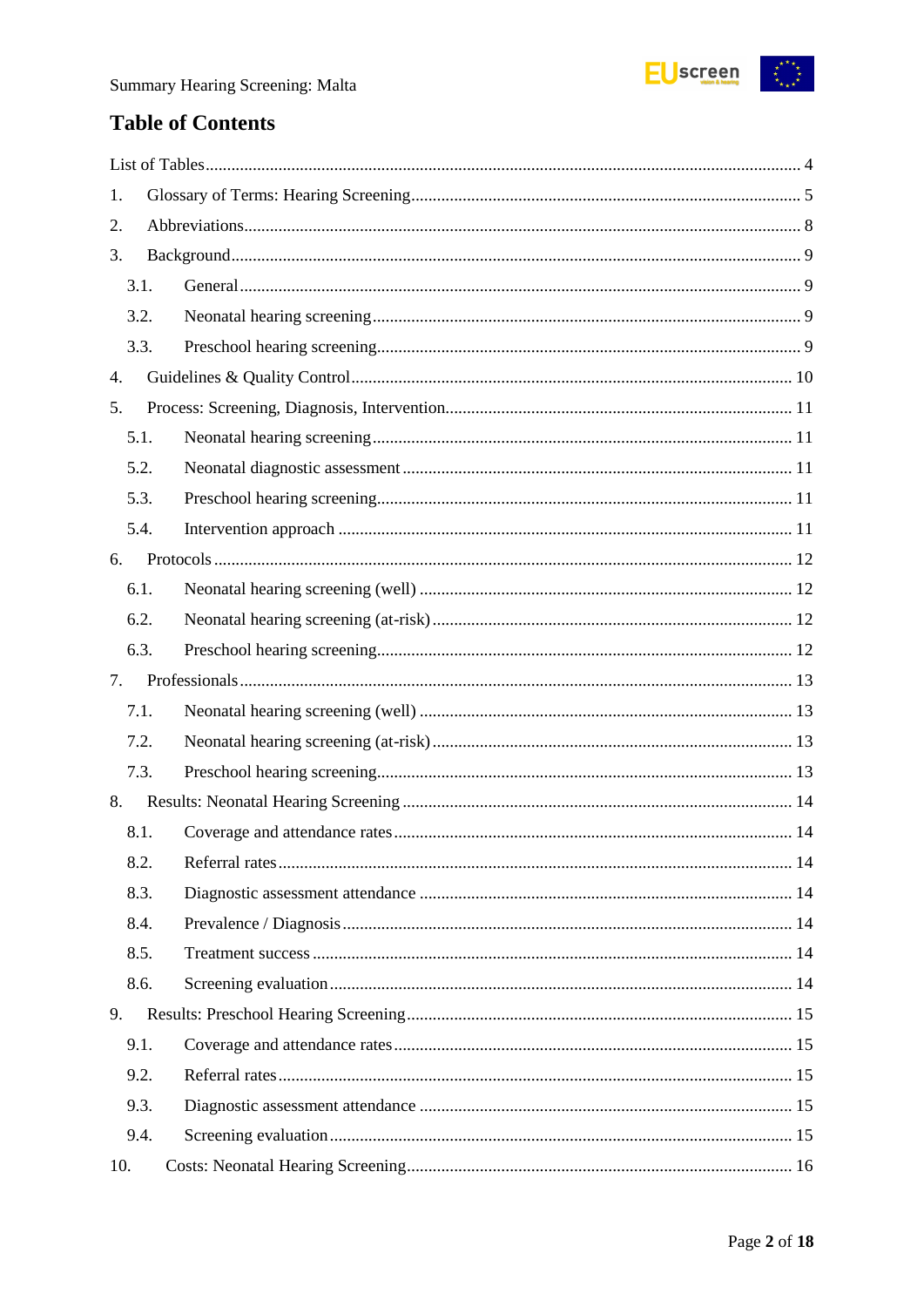

| 10.2. |  |
|-------|--|
| 10.3. |  |
| 10.4. |  |
| 10.5. |  |
| 10.6. |  |
| 11.   |  |
|       |  |
|       |  |
|       |  |
|       |  |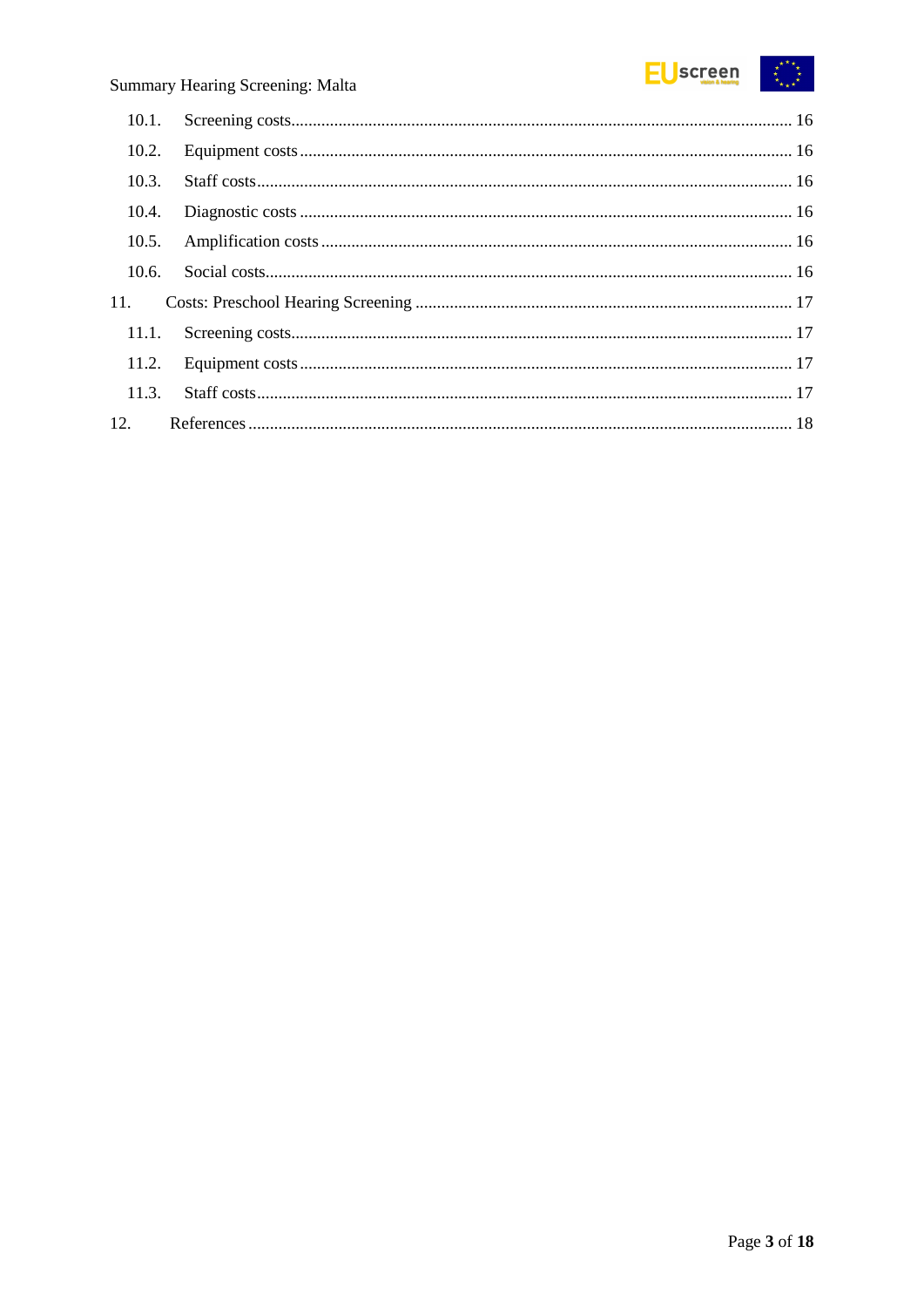

## <span id="page-3-0"></span>**List of Tables**

|--|--|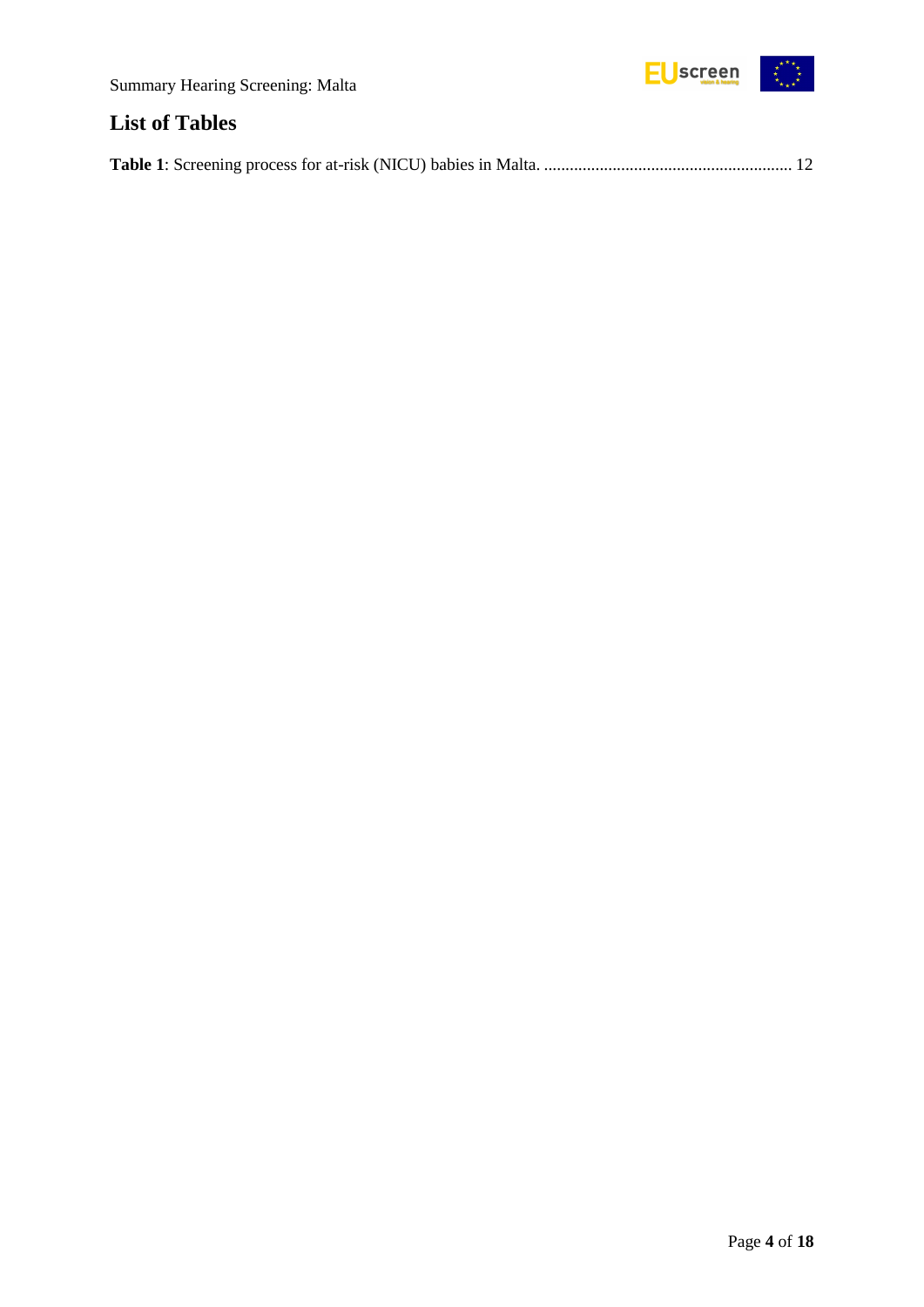## <span id="page-4-0"></span>**1. Glossary of Terms: Hearing Screening**

| <b>Abnormal test result</b>                     | A test result where a normal "pass" response could not be detected under<br>good conditions. The result on screening equipment may indicate "no<br>response," "fail," or "refer."                                                                                                                                                                                                                                                                                                                                                                                                                                                                                                                                                                                             |  |  |
|-------------------------------------------------|-------------------------------------------------------------------------------------------------------------------------------------------------------------------------------------------------------------------------------------------------------------------------------------------------------------------------------------------------------------------------------------------------------------------------------------------------------------------------------------------------------------------------------------------------------------------------------------------------------------------------------------------------------------------------------------------------------------------------------------------------------------------------------|--|--|
| <b>Attendance rate</b>                          | The proportion of all those invited for screening that are tested and receive<br>a result,<br>Invited for screening includes all those that are offered the<br>screening test.<br>Tested and receive a result could be a "pass" or "fail".<br>Attendance rate provides information on the willingness of families to<br>participate in screening.                                                                                                                                                                                                                                                                                                                                                                                                                             |  |  |
| <b>Attendance rate in</b><br>first year of life | See definition of Attendance rate.<br>The calculation cut-off is after one year of life.                                                                                                                                                                                                                                                                                                                                                                                                                                                                                                                                                                                                                                                                                      |  |  |
| <b>Compliance with</b>                          | The percentage of those who are referred from screening to a diagnostic<br>assessment that actually attend the first diagnostic assessment.                                                                                                                                                                                                                                                                                                                                                                                                                                                                                                                                                                                                                                   |  |  |
| referral (percentage)                           | Percentage of compliance provides information on the willingness of<br>families to attend the diagnostic assessment after referral from screening.                                                                                                                                                                                                                                                                                                                                                                                                                                                                                                                                                                                                                            |  |  |
| <b>Coverage</b>                                 | The proportion of those eligible for screening that are tested and receive a<br>result within a specific time.<br>Eligible for screening includes those within the population that are<br>$\bullet$<br>covered under the screening or health care program.<br>Tested and receive a result could be a "pass" or "refer to<br>diagnostic assessment".<br>Specific time can be defined, such as 1 month after birth, 3 months<br>after birth, etc.<br>Coverage provides information on the overall effectiveness and timeliness<br>of a complete screening programme.<br>Factors such as being offered screening, willingness to participate, missed<br>screening, ability to complete the screen, and ability to document the<br>screening results will influence the coverage. |  |  |
| <b>Coverage in first</b><br>year of life        | See definition of Coverage.<br>The specific time is pre-defined as within the first year of life.<br>In other words, the coverage is the proportion of those eligible for                                                                                                                                                                                                                                                                                                                                                                                                                                                                                                                                                                                                     |  |  |
| <b>False negatives</b>                          | screening that complete the screening sequence to a final result within the<br>first year of life.<br>The percentage of infants/children with a hearing loss (defined by the<br>target condition) that receive a result of "pass" during screening.                                                                                                                                                                                                                                                                                                                                                                                                                                                                                                                           |  |  |
|                                                 |                                                                                                                                                                                                                                                                                                                                                                                                                                                                                                                                                                                                                                                                                                                                                                               |  |  |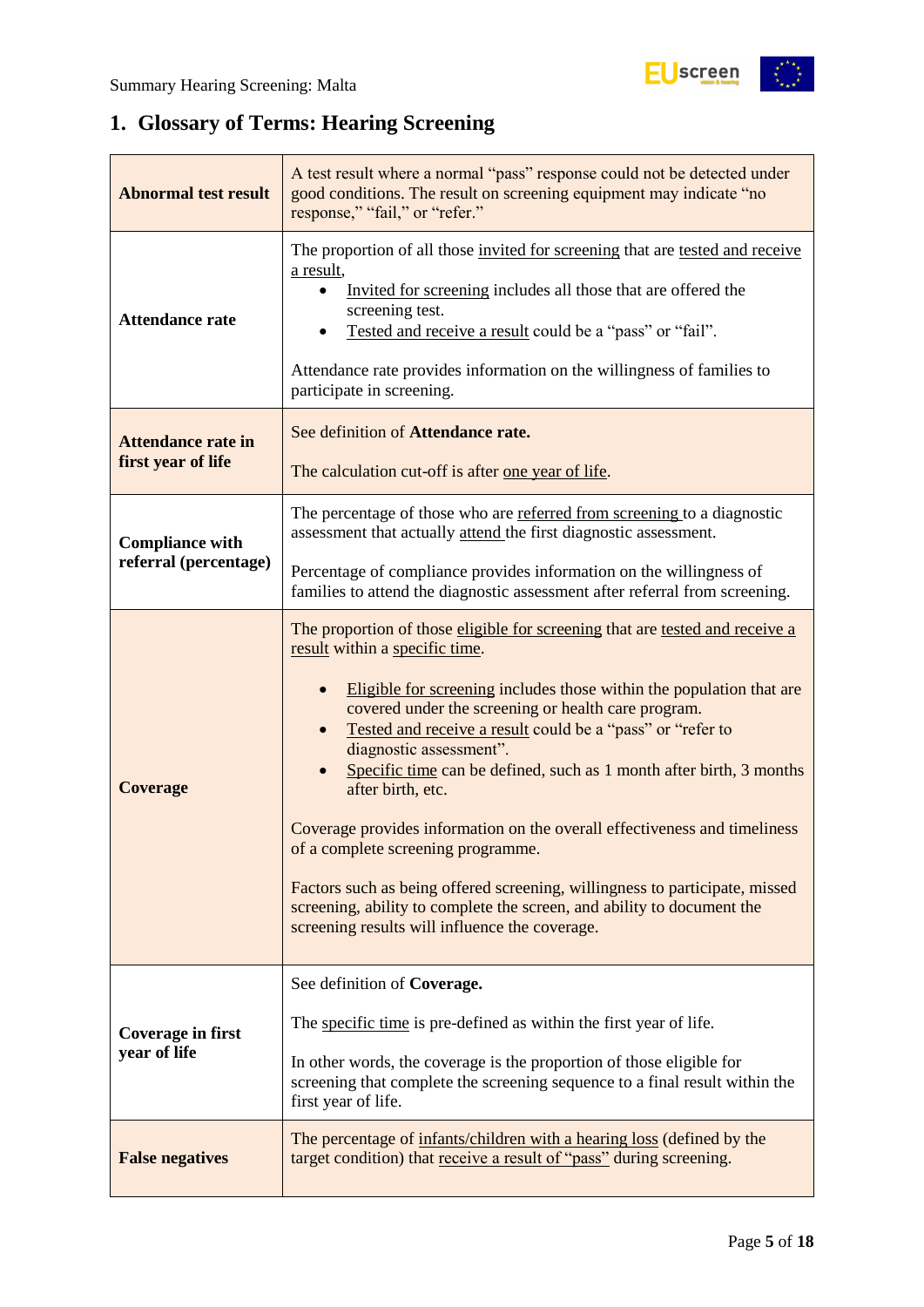

|                                          | Example: If 100 infants with hearing loss are screened, and 1 infant passes<br>the screening, the percentage of false negatives is 1%.                                                                 |  |  |  |
|------------------------------------------|--------------------------------------------------------------------------------------------------------------------------------------------------------------------------------------------------------|--|--|--|
|                                          | The percentage of infants/children with normal hearing that receive a<br>result of "fail" from the final screening test.                                                                               |  |  |  |
| <b>False positives</b>                   | Example: If 100 infants with normal hearing are screened, and 3 infants<br>fail the screening and are referred for diagnostic assessment, the<br>percentage of false positives is 3%.                  |  |  |  |
| <b>Guidelines</b>                        | Recommendations or instructions provided by an authoritative body on the<br>practice of screening in the country or region.                                                                            |  |  |  |
| <b>Hearing screening</b><br>professional | A person qualified to perform hearing screening, according to the practice<br>in your country or region.                                                                                               |  |  |  |
| <b>Inconclusive test</b><br>result       | A test result where a normal "pass" response could not be detected due to<br>poor test conditions.                                                                                                     |  |  |  |
| <b>Invited for screening</b>             | Offered screening.                                                                                                                                                                                     |  |  |  |
| <b>Outcome of hearing</b><br>screening   | An indication of the effectiveness or performance of screening, such as a<br>measurement of coverage rate, referral rate, number of infants detected,<br>etc.                                          |  |  |  |
| <b>Permanent hearing</b>                 | A hearing impairment that is <i>not</i> due to a temporary or transient condition<br>such as middle ear fluid.                                                                                         |  |  |  |
| loss                                     | Permanent hearing loss can be either sensorineural or permanent<br>conductive.                                                                                                                         |  |  |  |
| <b>Positive predictive</b>               | The percentage of infants/children referred from screening who have a<br>confirmed hearing loss, as described by your protocol or guideline and<br>indicated in the Target Condition (see definition). |  |  |  |
| value                                    | For example, if 100 babies are referred from screening for diagnostic<br>assessment and 90 have normal hearing while 10 have a confirmed hearing<br>loss, the positive predictive value would be 10%.  |  |  |  |
| Preschool or<br>(pre)school children     | All children between 3-6 years of age.                                                                                                                                                                 |  |  |  |
| <b>Preschool or</b>                      | Screening that takes place during the time children are between 3-6 years<br>of age.                                                                                                                   |  |  |  |
| (pre)school screening                    | This refers to <i>any</i> hearing screening during this age. The location of the<br>screening is irrelevant to the definition.                                                                         |  |  |  |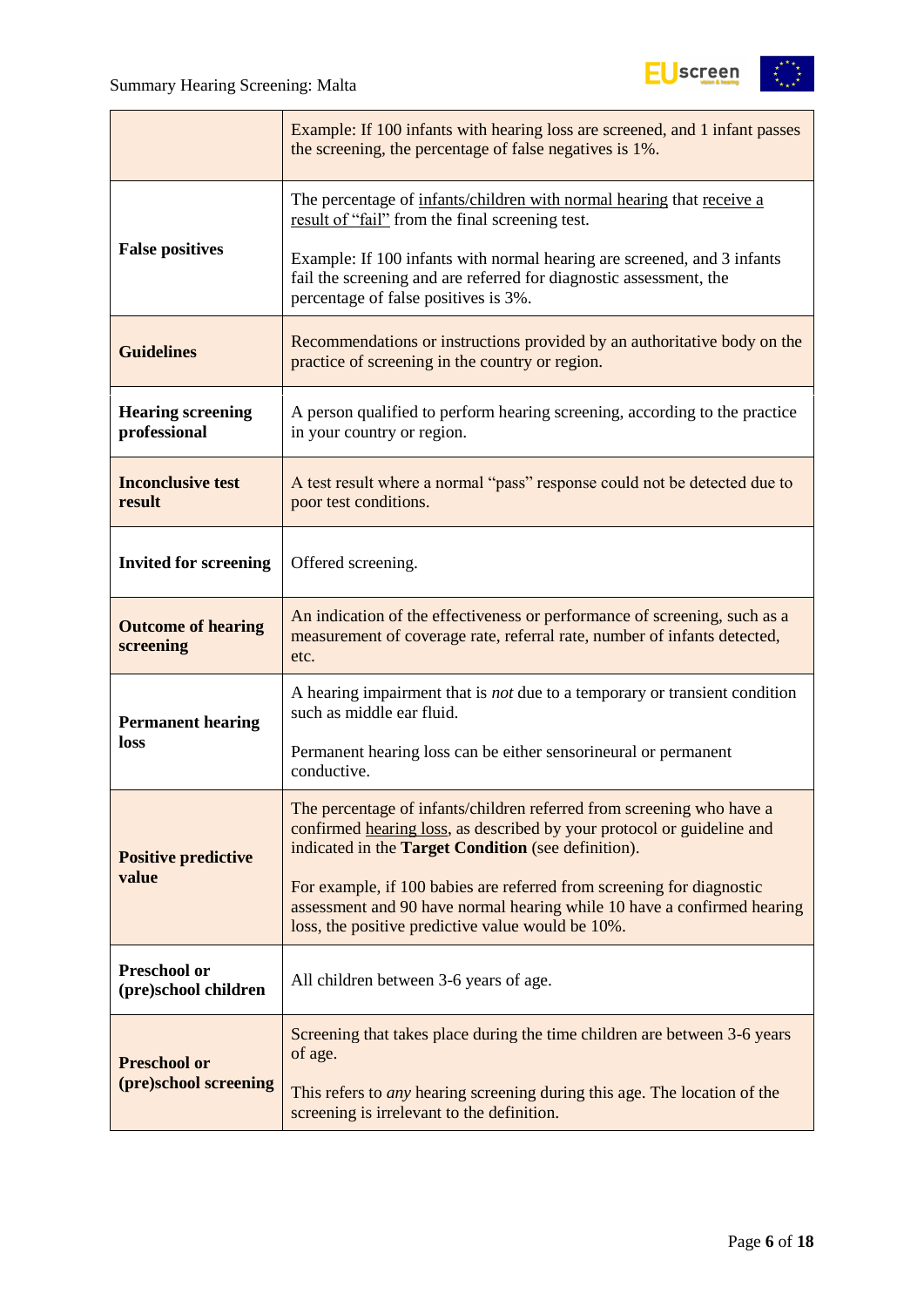

| <b>Prevalence</b>           | The number or percentage of individuals with a specific disease or<br>condition. Prevalence can either be expressed as a percentage, proportion,<br>or as the value per 1000 individuals within the same demographic.                                                                                                                                                                                                          |  |  |  |
|-----------------------------|--------------------------------------------------------------------------------------------------------------------------------------------------------------------------------------------------------------------------------------------------------------------------------------------------------------------------------------------------------------------------------------------------------------------------------|--|--|--|
| <b>Programme</b>            | An organized system for screening, which could be based nationally,<br>regionally or locally.                                                                                                                                                                                                                                                                                                                                  |  |  |  |
| <b>Protocol</b>             | Documented procedure or sequence for screening, which could include<br>which tests are performed, when tests are performed, procedures for<br>passing and referring, and so forth.                                                                                                                                                                                                                                             |  |  |  |
| <b>Quality assurance</b>    | A method for checking and ensuring that screening is functioning<br>adequately and meeting set goals and benchmarks.                                                                                                                                                                                                                                                                                                           |  |  |  |
| Referral criteria           | A pre-determined cut-off boundary for when an infant/child should be re-<br>tested or seen for a diagnostic assessment.                                                                                                                                                                                                                                                                                                        |  |  |  |
|                             | For example, referral criteria may be "no response" at 35 dB nHL.                                                                                                                                                                                                                                                                                                                                                              |  |  |  |
| <b>Risk babies / Babies</b> | All infants that are considered to be at-risk or have risk-factors for hearing<br>loss according to the screening programme.                                                                                                                                                                                                                                                                                                   |  |  |  |
| at-risk                     | Two common risk factors are admission to the neonatal-intensive care unit<br>(NICU) or born prematurely. However, other risk factors for hearing loss<br>may also be indicated in the screening programme.                                                                                                                                                                                                                     |  |  |  |
|                             | The percentage of infants/children with hearing loss that are identified via<br>the screening program.                                                                                                                                                                                                                                                                                                                         |  |  |  |
| <b>Sensitivity</b>          | For example, if 100 babies with hearing loss are tested, and 98 of these<br>babies are referred for diagnostic assessment while 2 pass the screening,<br>the sensitivity is 98%.                                                                                                                                                                                                                                               |  |  |  |
|                             | The percentage of infants/children with normal hearing that pass the<br>screening.                                                                                                                                                                                                                                                                                                                                             |  |  |  |
| <b>Specificity</b>          | For example, if 100 babies with normal hearing are tested, and 10 of these<br>babies are referred for diagnostic assessment and 90 pass the screening, the<br>specificity is 90%.                                                                                                                                                                                                                                              |  |  |  |
| <b>Target condition</b>     | The hearing loss condition you are aiming to detect via your screening<br>programme. This includes:<br>The laterality of the condition, whether the program aims to detect<br>$\bullet$<br>both unilateral and bilateral hearing loss or just bilateral hearing<br>loss.<br>The severity of the condition, whether the program aims to detect<br>hearing $loss \ge 30$ dB HL, $\ge 35$ dB HL, $\ge 40$ dB HL or $\ge 45$ dB HL |  |  |  |
| <b>Well, healthy babies</b> | Infants who are <i>not</i> admitted into the NICU or born prematurely.<br>Well, healthy babies may or may not have additional risk factors for<br>hearing loss, according to the procedures indicated in the specific<br>screening programme.                                                                                                                                                                                  |  |  |  |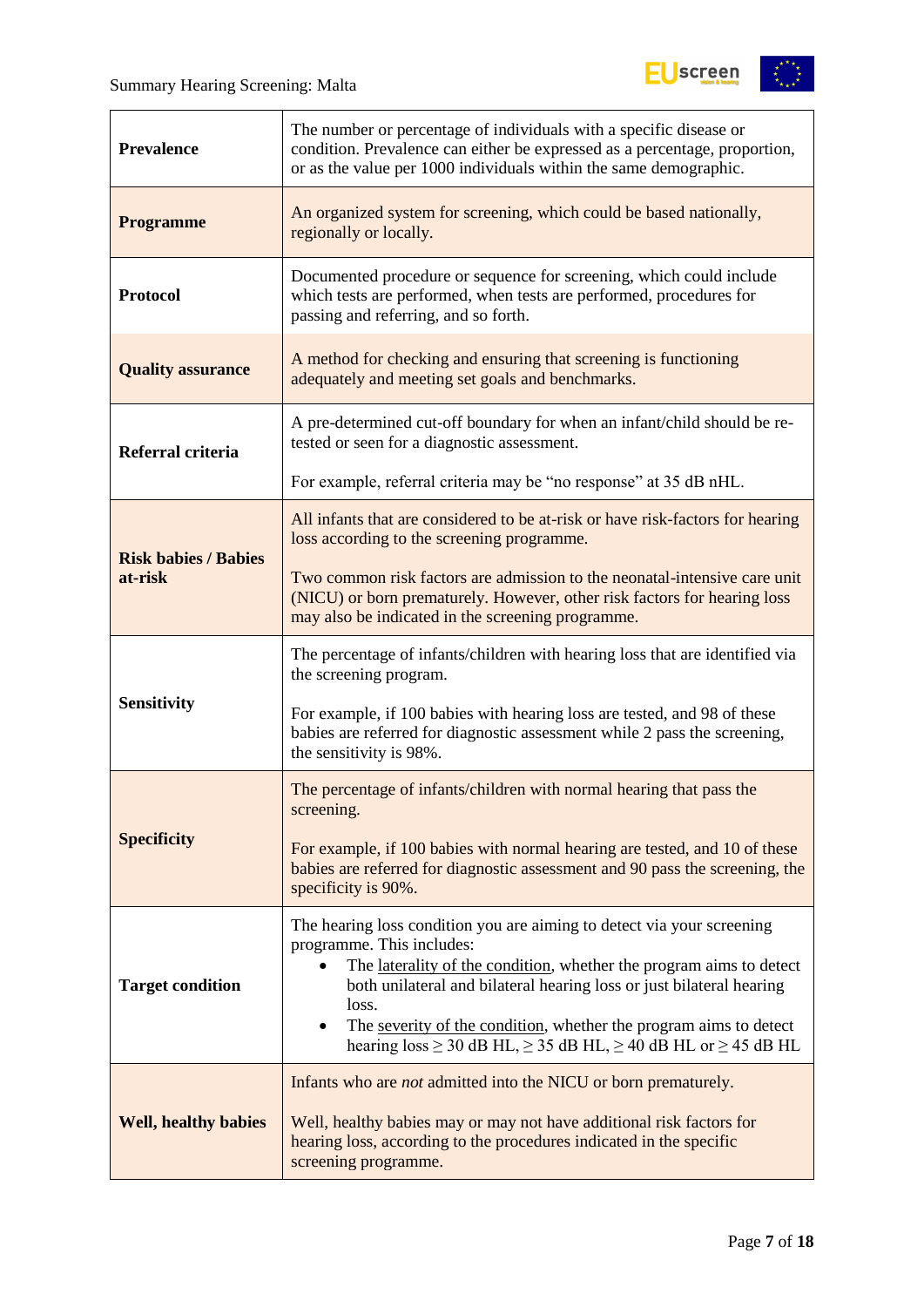

## <span id="page-7-0"></span>**2. Abbreviations**

- ABR auditory brainstem response
- aABR automatic auditory brainstem response
- ANSD auditory neuropathy spectrum disorder
- ASSR auditory steady-state response
- CI cochlear implant
- CMV cytomegalovirus
- dB HL decibel hearing level
- dB nHL decibel normalized hearing level
- dB SNR decibel signal-to-noise ratio
- DPOAE distortion product otoacoustic emissions
- HA hearing aid
- NICU neonatal intensive care unit
- OAE otoacoustic emissions
- TEOAE transient-evoked otoacoustic emissions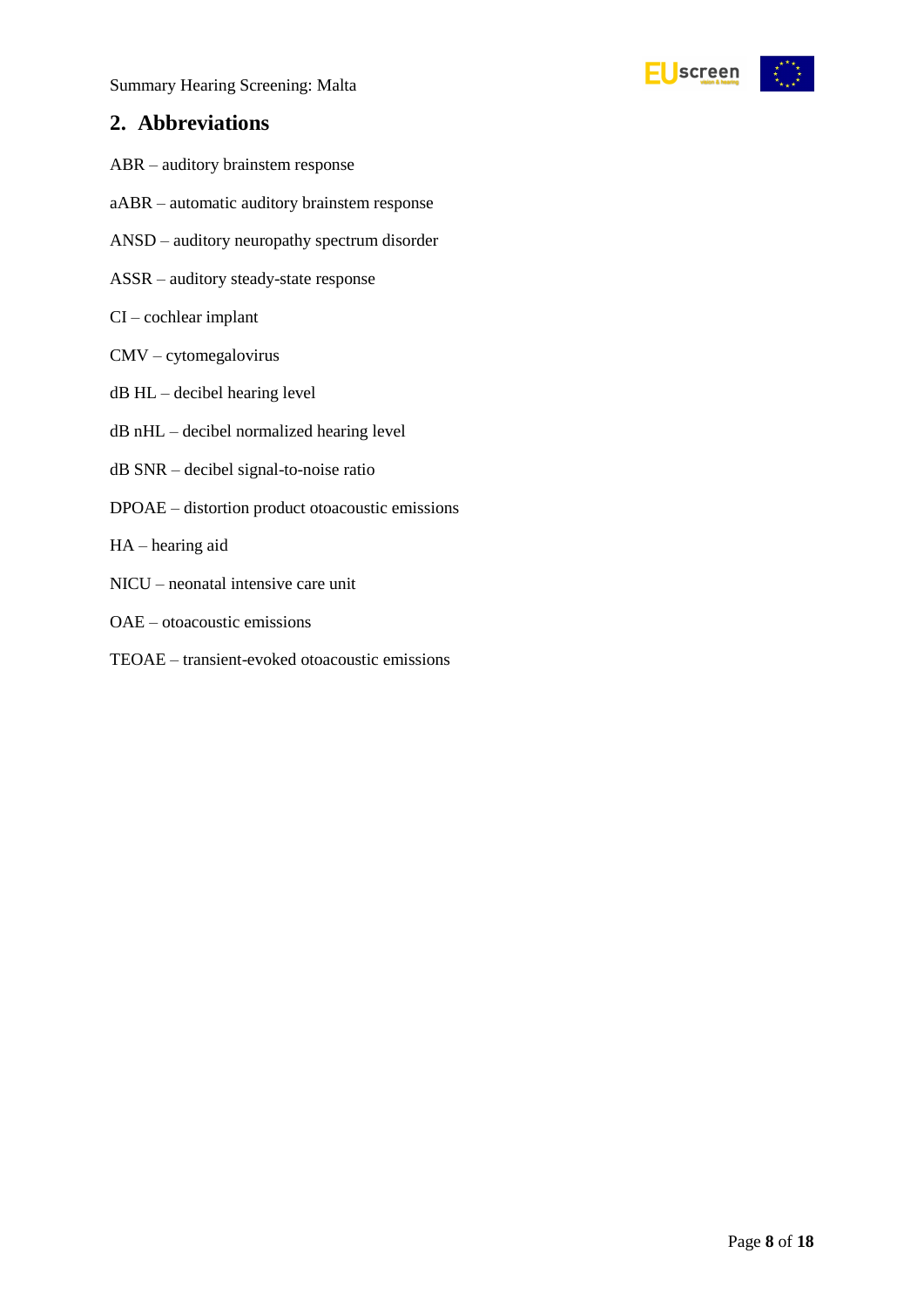

## <span id="page-8-0"></span>**3. Background**

In Malta, there is no universal neonatal hearing screening program.

The following report contains information with regards to status of hearing screening in the entire country of Malta.

#### <span id="page-8-1"></span>**3.1. General**

Malta has a total area of 316 km<sup>2</sup> with a population of 475 701 in 2017 (National Statistics Office, 2019).

In Malta, all births are registered. The number of live births in Malta in 2014 was 4308 (Department of Health Information and Research, 2015).

The World Bank income classification categorizes Malta as a high-income country (The World Bank, 2018). The gross domestic product (GDP) in 2017 was  $\epsilon$ 24 016 per capita in Malta (The World Bank Group, 2019).

From the World Health Organization (WHO) Global Health Expenditure Database, health expenditure for Malta in 2015 was 2250 USD or €2006 per capita (World Health Organization (WHO), 2018).

An infant mortality rate of 7.4 per 1000 is reported for Malta in 2016 (United Nations Statistics Division, 2016).

#### <span id="page-8-2"></span>**3.2. Neonatal hearing screening**

In Malta, neonatal hearing screening is selective, with only babies in the single NICU in Malta having access to hearing screening. Neonatal NICU screening is funded through state, but participation is not obligatory for parents. Neonatal NICU hearing screening in Malta was started and fully implemented in 2005, as there is only one NICU in the country. It is not embedded in the Preventive Child Health Care screening system.

In Malta, at-risk infants are defined as those admitted to the NICU. Data is unavailable on the prevalence of CMV or meningitis in Malta.

#### <span id="page-8-3"></span>**3.3. Preschool hearing screening**

Preschool hearing screening does not exist in Malta.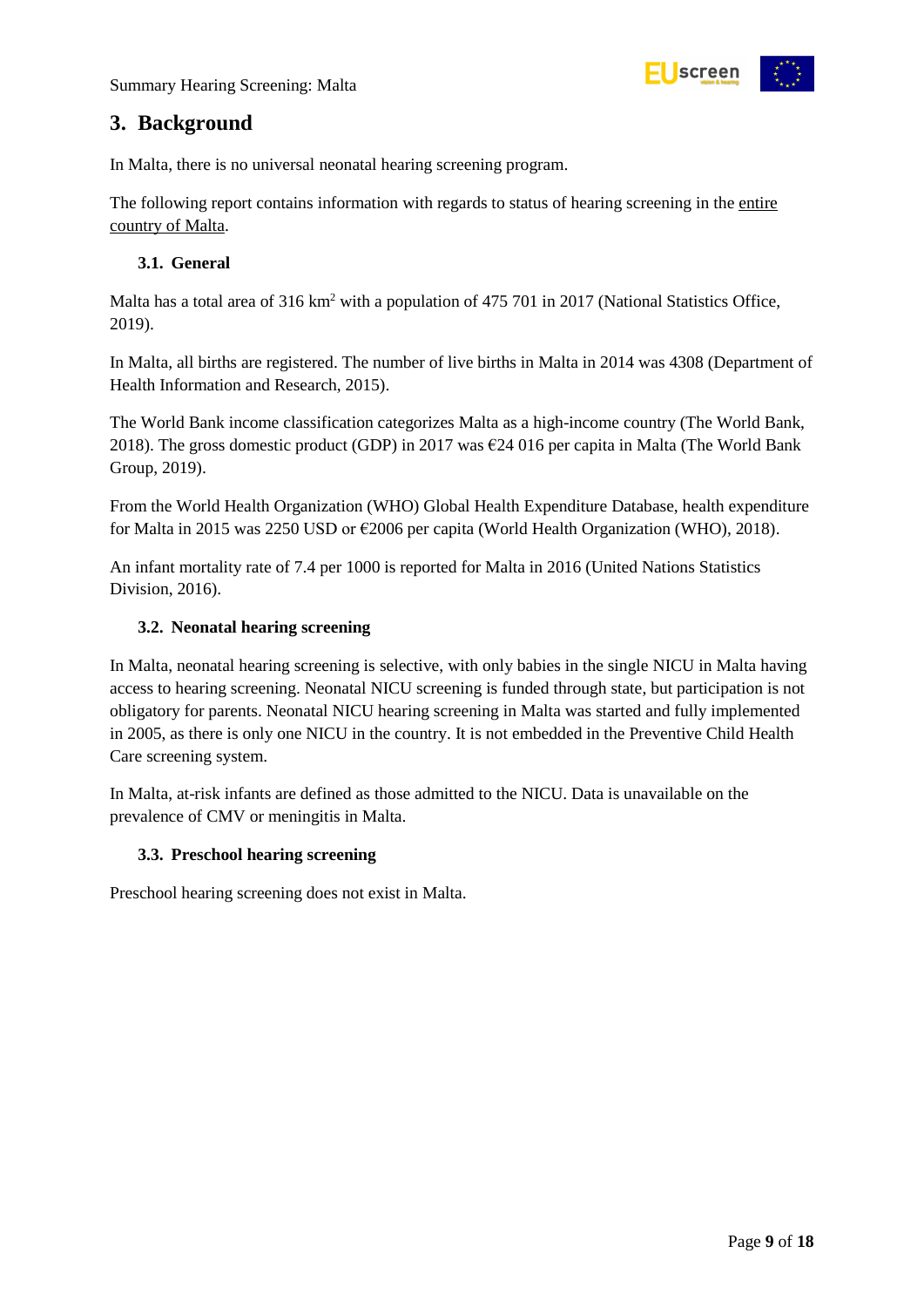

## <span id="page-9-0"></span>**4. Guidelines & Quality Control**

National guidelines for child health care do not exist in Malta, and there is also no general hearing screening programme.

Quality assurance or data collection on hearing screening is not performed and there have been no annual reports or studies performed on hearing screening in Malta.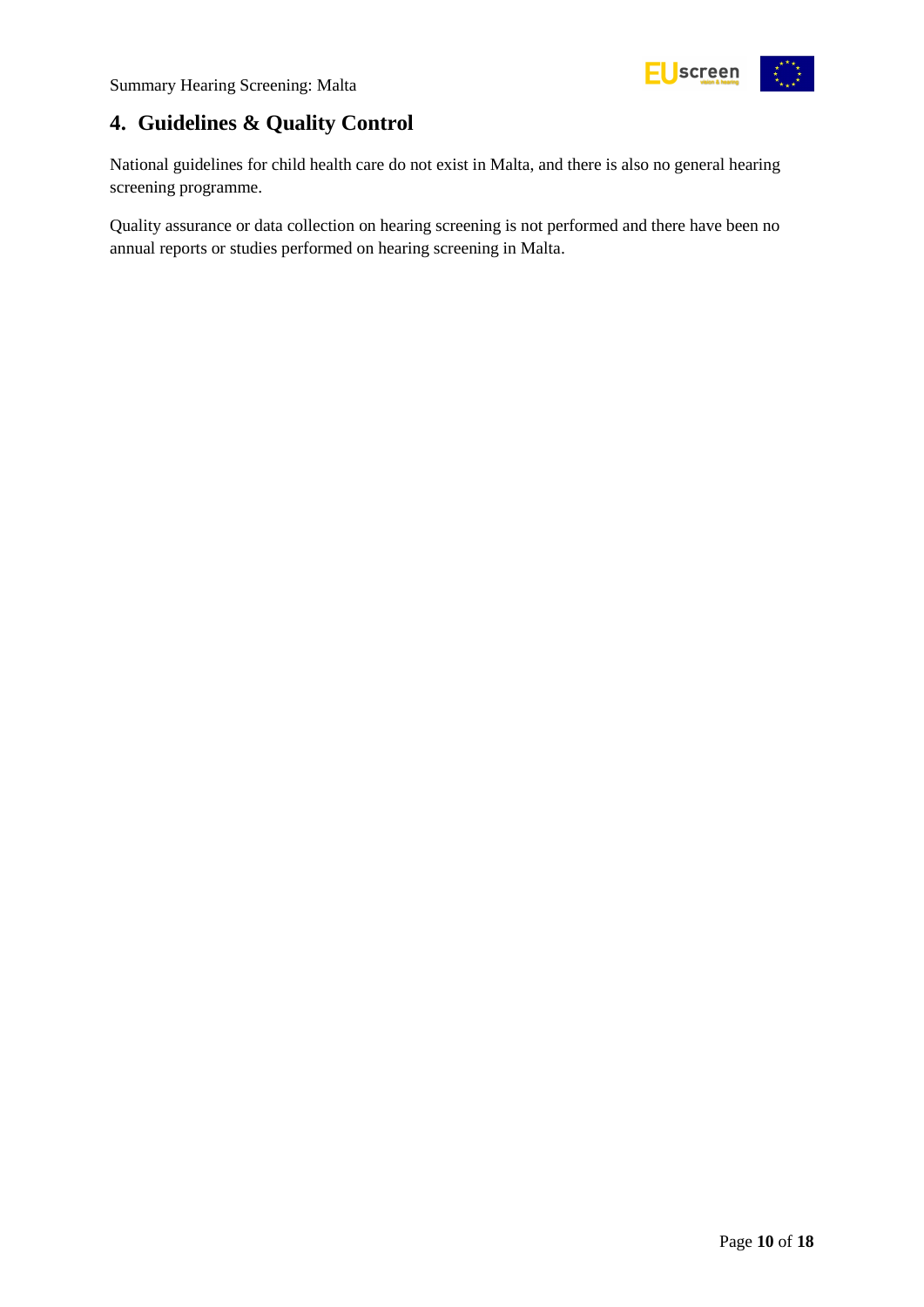

## <span id="page-10-0"></span>**5. Process: Screening, Diagnosis, Intervention**

#### <span id="page-10-1"></span>**5.1. Neonatal hearing screening**

In Malta, it is roughly estimated that the percentage of children admitted to the NICU is less than 10% (NICU specialist resident, 2017).

At-risk babies are screened in the NICU located in the main state hospital by audiology assistants. Families are invited to participate in screening via information provided directly at the hospital.

Babies should be screened before discharge from the hospital.

The target condition for screening for at-risk babies is not quantified. Once referred with OAEs, hearing loss is assessed for any degree or severity.

#### <span id="page-10-2"></span>**5.2. Neonatal diagnostic assessment**

Infants referred from neonatal hearing screening to diagnostic assessment are tested with a secondary OAE and ABR. The ABR is performed under chloral hydrate sedation, if indicated.

There is no criterion for when the diagnostic assessment of well-babies should be completed; a diagnostic assessment is performed once there is a possibility of a hearing loss of any degree or severity. No timeline is indicated.

#### <span id="page-10-3"></span>**5.3. Preschool hearing screening**

Not applicable.

#### <span id="page-10-4"></span>**5.4. Intervention approach**

In Malta, treatment options available include grommets, hearing aids, bone conductive devices, and cochlear implants. Infants are fitted with hearing aids from less than 6 months of age or older, and infants are fitted with cochlear implants from 6-12 months of age or older.

The hearing aid fitting criteria in Malta is at least a 40-45 dB hearing loss in one or both ears (Department of Audiology / Otolaryngology, 2017).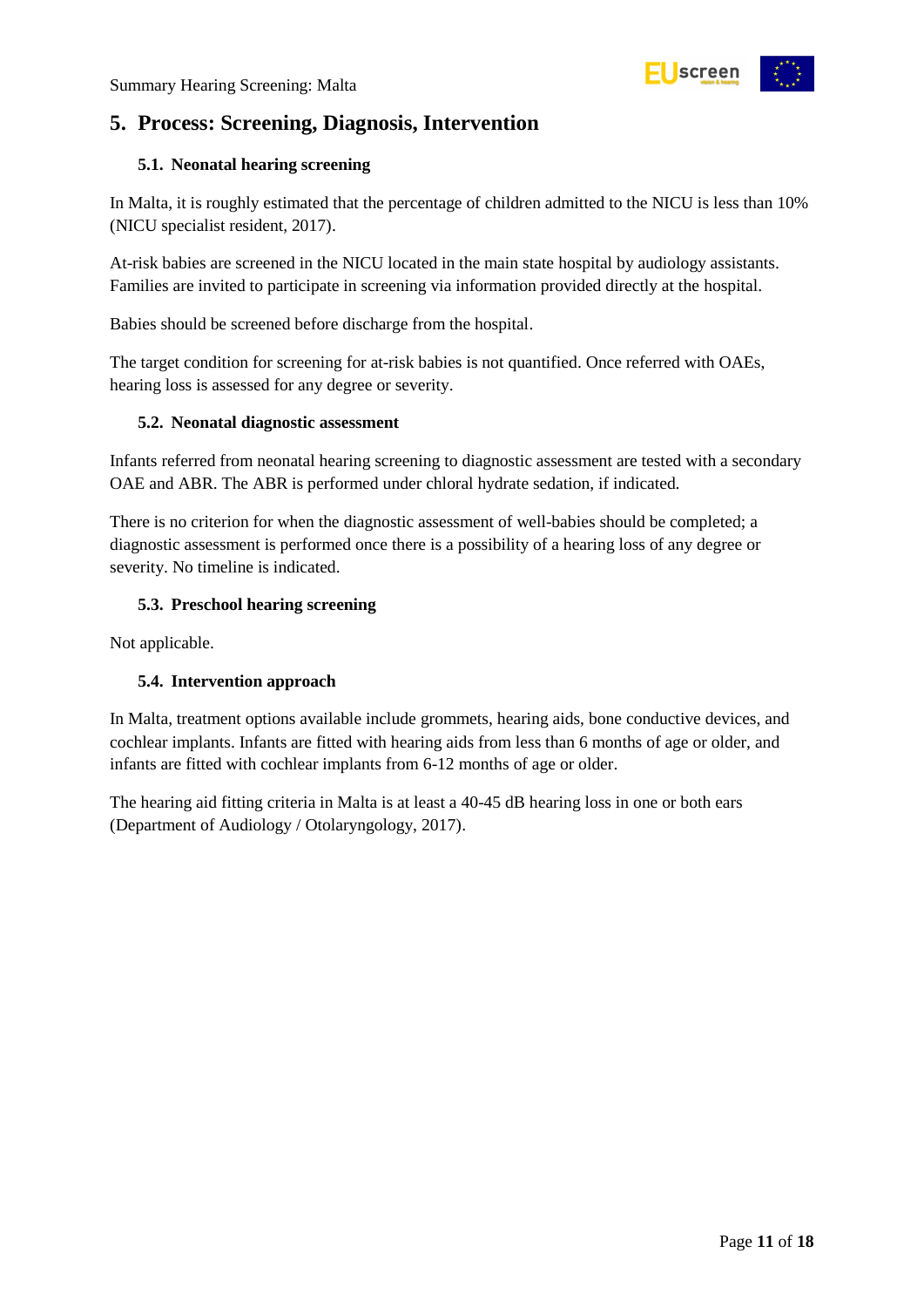

## <span id="page-11-0"></span>**6. Protocols**

Hearing screening protocols are described for neonatal hearing screening (well and at-risk) as well as for preschool hearing screening when applicable.

- The Test performed is the screening technique used
- The Age of the child is indicated in hours, days, months or years
- Referral criteria may be the lack of an OAE response at specified frequencies, a responsewaveform repeatability constant, the absence of an aABR response at a specified intensity, or an absent behavioural response at a specified intensity. Referral criteria may be defined within a protocol or limited based on the device used.
- The Device is the screening device used.
- Unilateral Referrals indicates whether children are referred if only one ear fails screening.
- The Location is where the screening takes place

#### <span id="page-11-1"></span>**6.1. Neonatal hearing screening (well)**

Hearing screening for well babies does not exist in Malta, though implementation plans are in progress.

#### <span id="page-11-2"></span>**6.2. Neonatal hearing screening (at-risk)**

A two-step OAE protocol is in effect in the NICU in Malta. See Table 1 for details.

<span id="page-11-4"></span>**Table 1:** Screening process for at-risk (NICU) babies in Malta.

|                  |                  |                                           |                   | <b>Unilateral</b> |          |
|------------------|------------------|-------------------------------------------|-------------------|-------------------|----------|
| <b>Test</b>      | Age              | Referral criteria                         | <b>Device</b>     | Referrals?        | Location |
| OAE1             | Immediately      | Waveform peak fit<br>(8/8 peaks detected) | Madsen Accuscreen | Yes               | NICU     |
| OAE <sub>2</sub> | Before discharge |                                           |                   | Yes               | NICU     |

#### <span id="page-11-3"></span>**6.3. Preschool hearing screening**

There is no preschool hearing screening.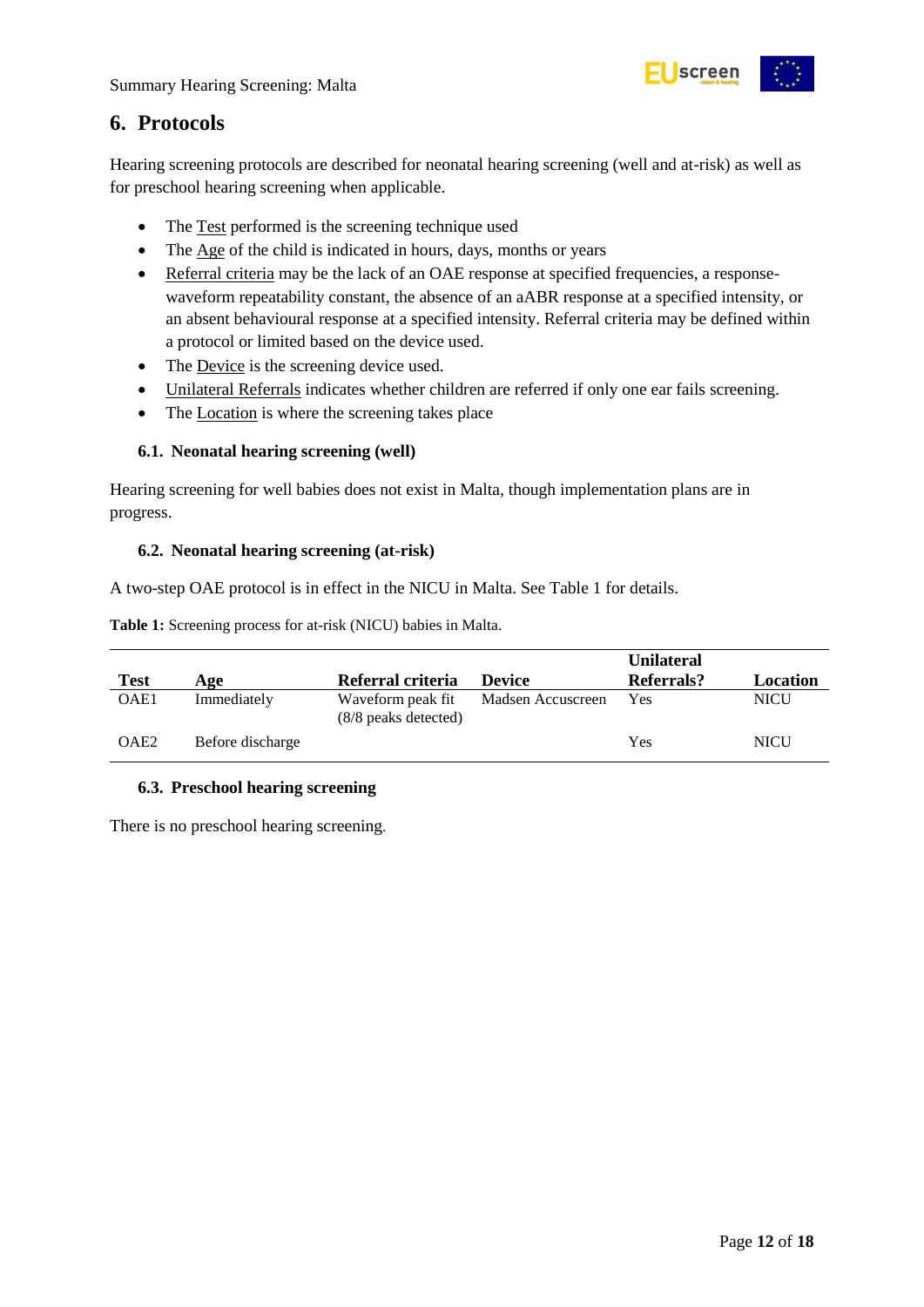

## <span id="page-12-0"></span>**7. Professionals**

#### <span id="page-12-1"></span>**7.1. Neonatal hearing screening (well)**

Well baby neonatal hearing screening is not yet performed in Malta.

#### <span id="page-12-2"></span>**7.2. Neonatal hearing screening (at-risk)**

Screening of at-risk infants is performed by audiology assistants. There is currently no specific training, but staff are given hands-on experience.

#### <span id="page-12-3"></span>**7.3. Preschool hearing screening**

There is no preschool hearing screening.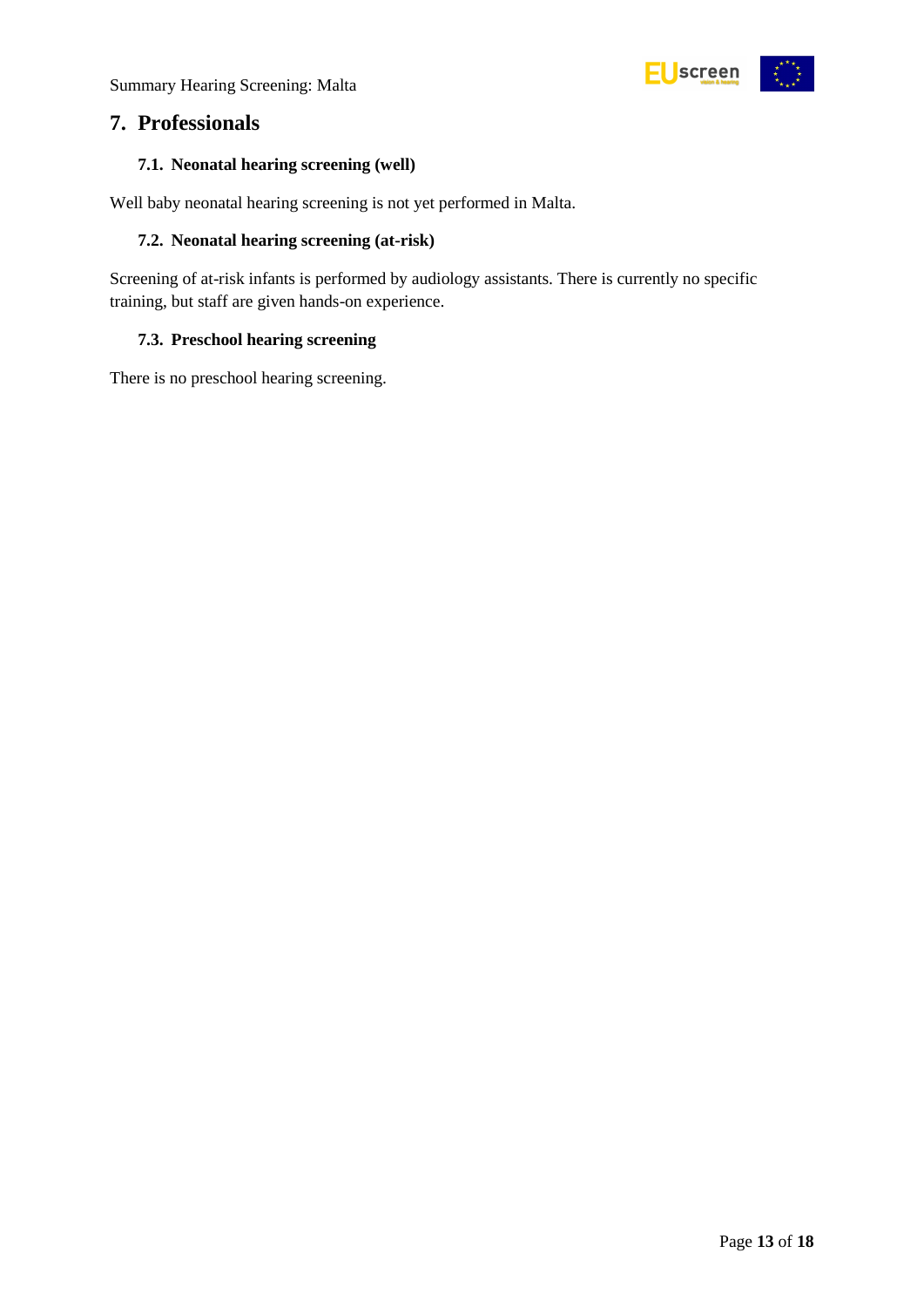

## <span id="page-13-0"></span>**8. Results: Neonatal Hearing Screening**

#### <span id="page-13-1"></span>**8.1. Coverage and attendance rates**

In Malta, coverage and attendance rates for well babies was 0%, as there is no neonatal hearing screening program for well babies.

All babies in the NICU are invited for neonatal hearing screening. The coverage rate for NICU infants is 100% (as of April 2017).

#### <span id="page-13-2"></span>**8.2. Referral rates**

Data on passing rates after neonatal hearing screening of at-risk infants in Malta is not available.

In total, the referral rate for at-risk babies to a diagnostic assessment after the screening process is less than  $10\%$ <sup>1</sup>.

#### <span id="page-13-3"></span>**8.3. Diagnostic assessment attendance**

The compliance rate for a diagnostic assessment after neonatal NICU hearing screening is unknown. The percentage of infants who receive a diagnostic evaluation after neonatal hearing screening referral is estimated to be around 100%, though the occasional patient is lost despite several reminder attempts.

#### <span id="page-13-4"></span>**8.4. Prevalence / Diagnosis**

The prevalence values of permanent hearing loss among neonates in Malta is unknown, as only infants at-risk in the NICU are screened. It is roughly estimated that the total percentage of NICU graduates that are diagnosed with a hearing loss is less than 5%.

The total numbers of children diagnosed with a hearing loss of a certain severity in Malta were provided and categorized by age group. In total 4 children fell into pre-school age of  $\leq$  5 years. The population statistics in Malta report a total population of 13518 children between 3-5 years of age (National Statistics Offfice, Malta, 2018), which would indicate a total prevalence of 0.29 per 1000.

There are 2 children <5 years of age diagnosed with auditory neuropathy. It is unclear if these children are well, healthy babies or not. It is also unclear if auditory neuropathy is bilateral or unilateral.

#### <span id="page-13-5"></span>**8.5. Treatment success**

Children with hearing impairments are fitted with hearing aids, depending on the severity of the loss, except if parents refuse. Children with profound hearing loss are fitted with cochlear implants. In 2016, 4 children were fitted with cochlear implants including 1 unilateral and 3 bilateral.

#### <span id="page-13-6"></span>**8.6. Screening evaluation**

1

The false negative rate for neonatal hearing screening is unknown, though the false positive rate is roughly estimated to be less than 5%.

Sensitivity, specificity, and positive predictive values are unknown, though it is estimated to be high.

<sup>&</sup>lt;sup>1</sup> Referral rate is calculated as an average across the year, of the number of infants referred out of the total number of infants tested. Note that in January 2018, 2 infants failed the screening out of 21 infants tested.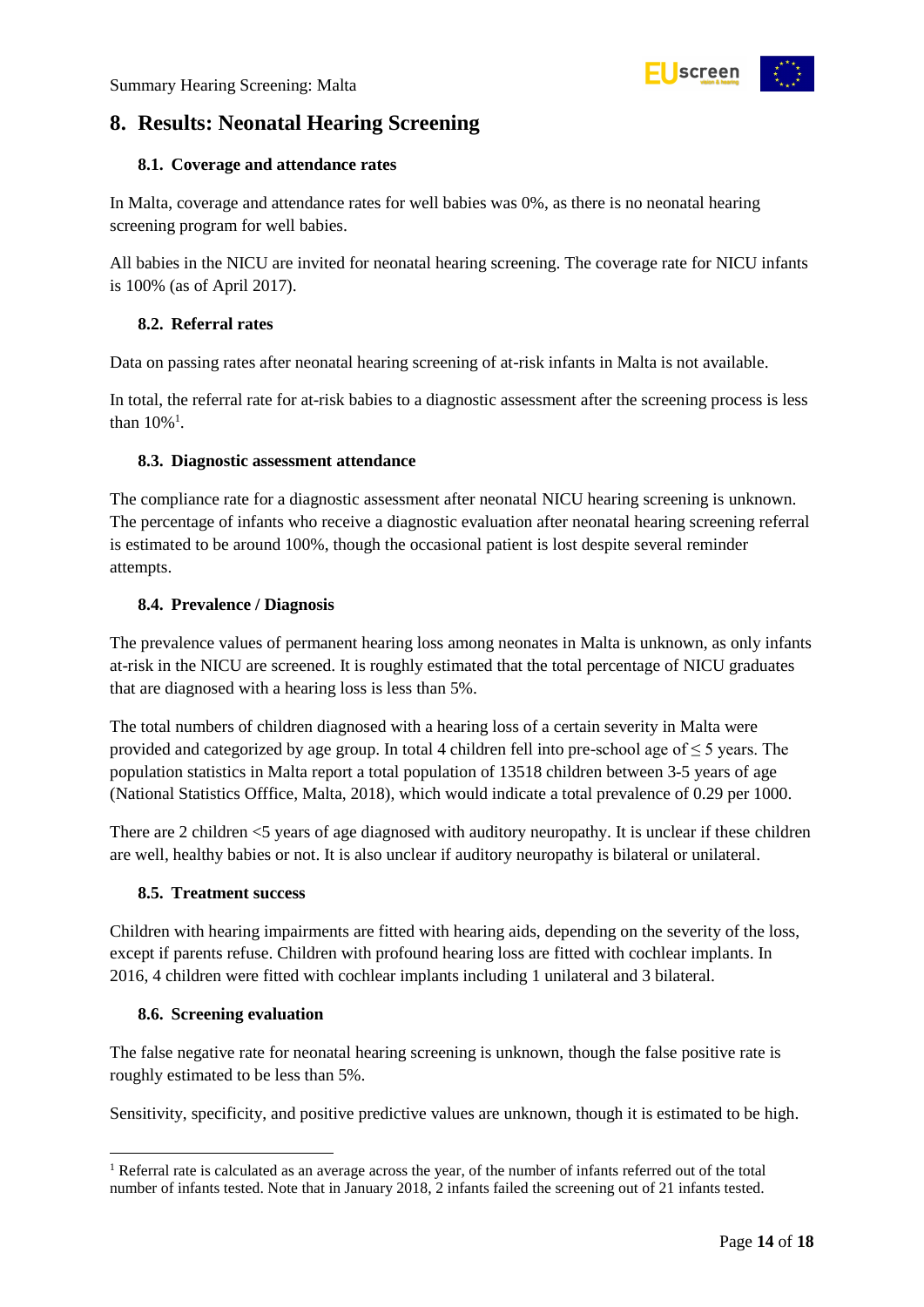

## <span id="page-14-0"></span>**9. Results: Preschool Hearing Screening**

### <span id="page-14-1"></span>**9.1. Coverage and attendance rates**

Not applicable.

#### <span id="page-14-2"></span>**9.2. Referral rates**

Not applicable.

#### <span id="page-14-3"></span>**9.3. Diagnostic assessment attendance**

Not applicable.

#### <span id="page-14-4"></span>**9.4. Screening evaluation**

Not applicable.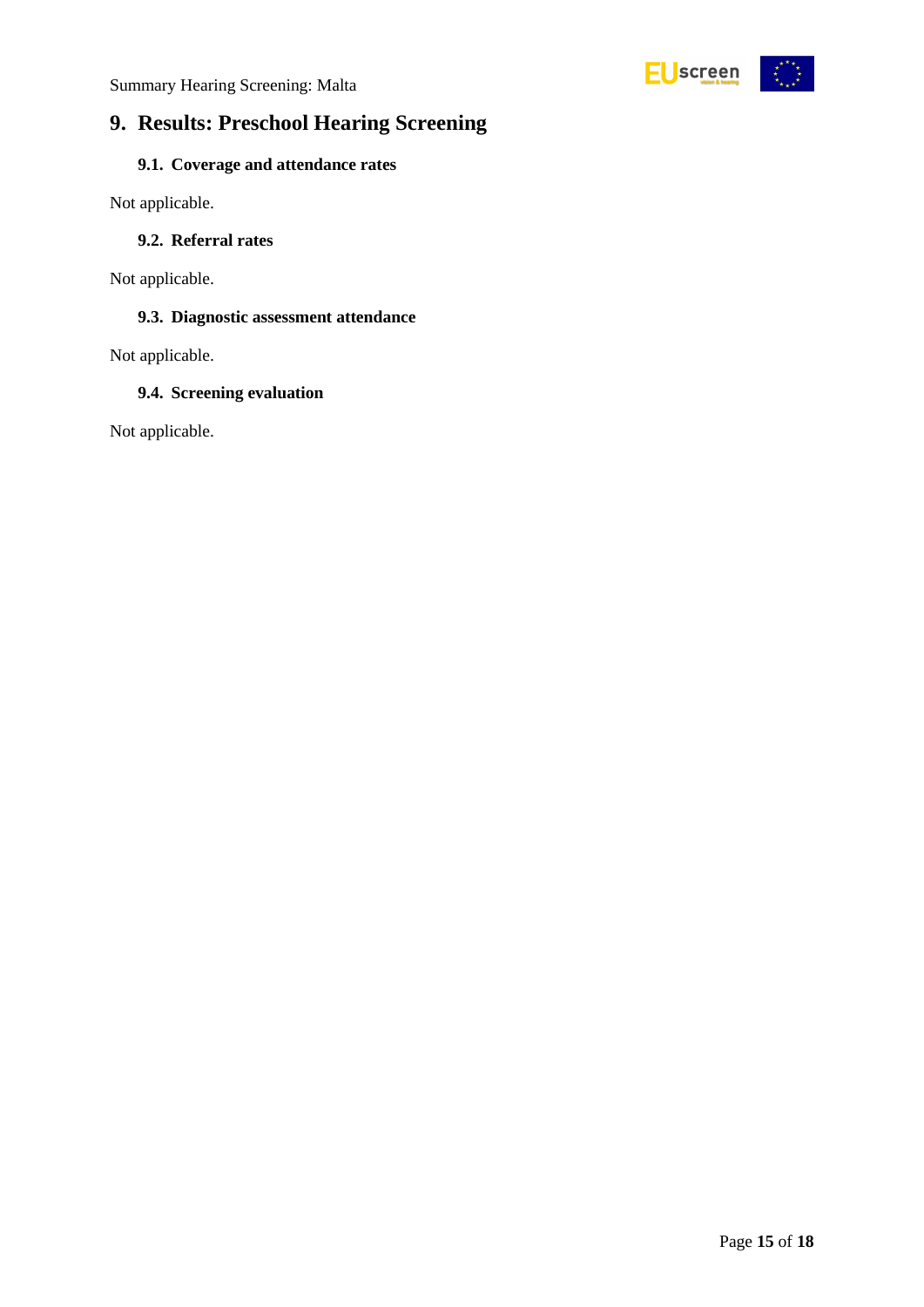

## <span id="page-15-0"></span>**10. Costs: Neonatal Hearing Screening**

There has not been a cost effectiveness analysis completed in Malta.

#### <span id="page-15-1"></span>**10.1. Screening costs**

Data on neonatal hearing screening costs are unavailable. All costs are covered by the government.

#### <span id="page-15-2"></span>**10.2. Equipment costs**

#### (*Information extracted to protect commercially sensitive data*)

The cost of maintenance is around  $\epsilon$ 700 per year for diagnostic equipment, which lasts around 12-15 years. The costs for OAE disposables are around €500 for 750 tips (Engineering department of MDH, 2017).

#### <span id="page-15-3"></span>**10.3. Staff costs**

In Malta, there are 4 screeners for a population of 420 000. The salary costs per year for hearing screening professionals is €15 000 per year (Staff and salary section of MDH, 2017). The training costs are unknown.

#### <span id="page-15-4"></span>**10.4. Diagnostic costs**

The cost for a diagnostic assessment is not provided.

#### <span id="page-15-5"></span>**10.5. Amplification costs**

In Malta, all eligible children are treated for hearing impairment. The cost of a hearing aid ranges between  $\epsilon$ 100 and 150, though this cost is covered by the government. The cost of a cochlear implant is €15 000, which is also covered by the government (Audiology Unit, 2017).

#### <span id="page-15-6"></span>**10.6. Social costs**

There is 1 specialized school in Malta for the deaf and hard-of hearing. The number of children that attend this school is unknown. Children in mainstream schools receive special support through a teacher of the deaf and audiologist in the education department.

The costs for schooling (specialized or mainstream) is also unknown.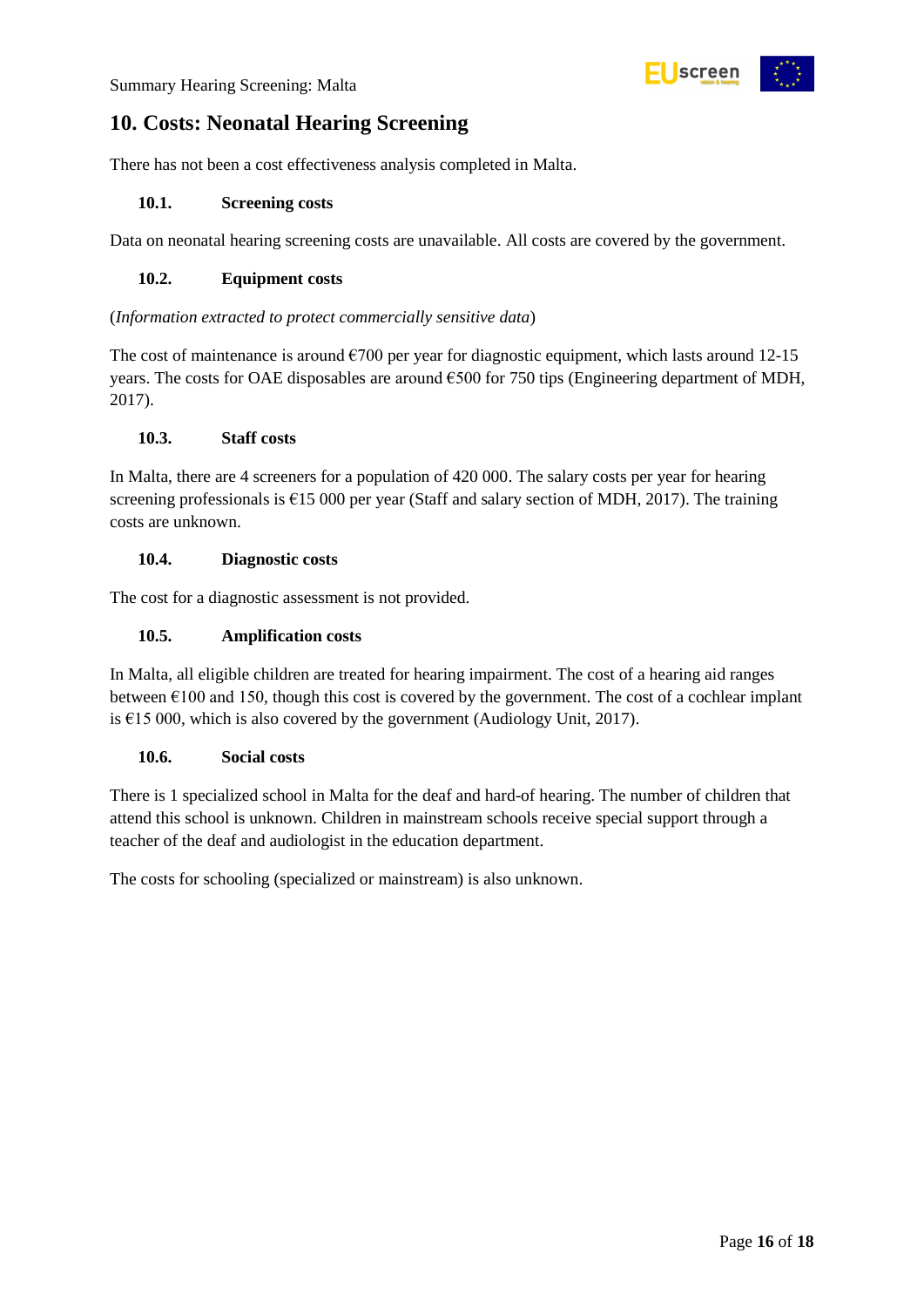

## <span id="page-16-0"></span>**11. Costs: Preschool Hearing Screening**

### <span id="page-16-1"></span>**11.1. Screening costs**

Not applicable.

### <span id="page-16-2"></span>**11.2. Equipment costs**

Not applicable.

<span id="page-16-3"></span>**11.3. Staff costs**

Not applicable.